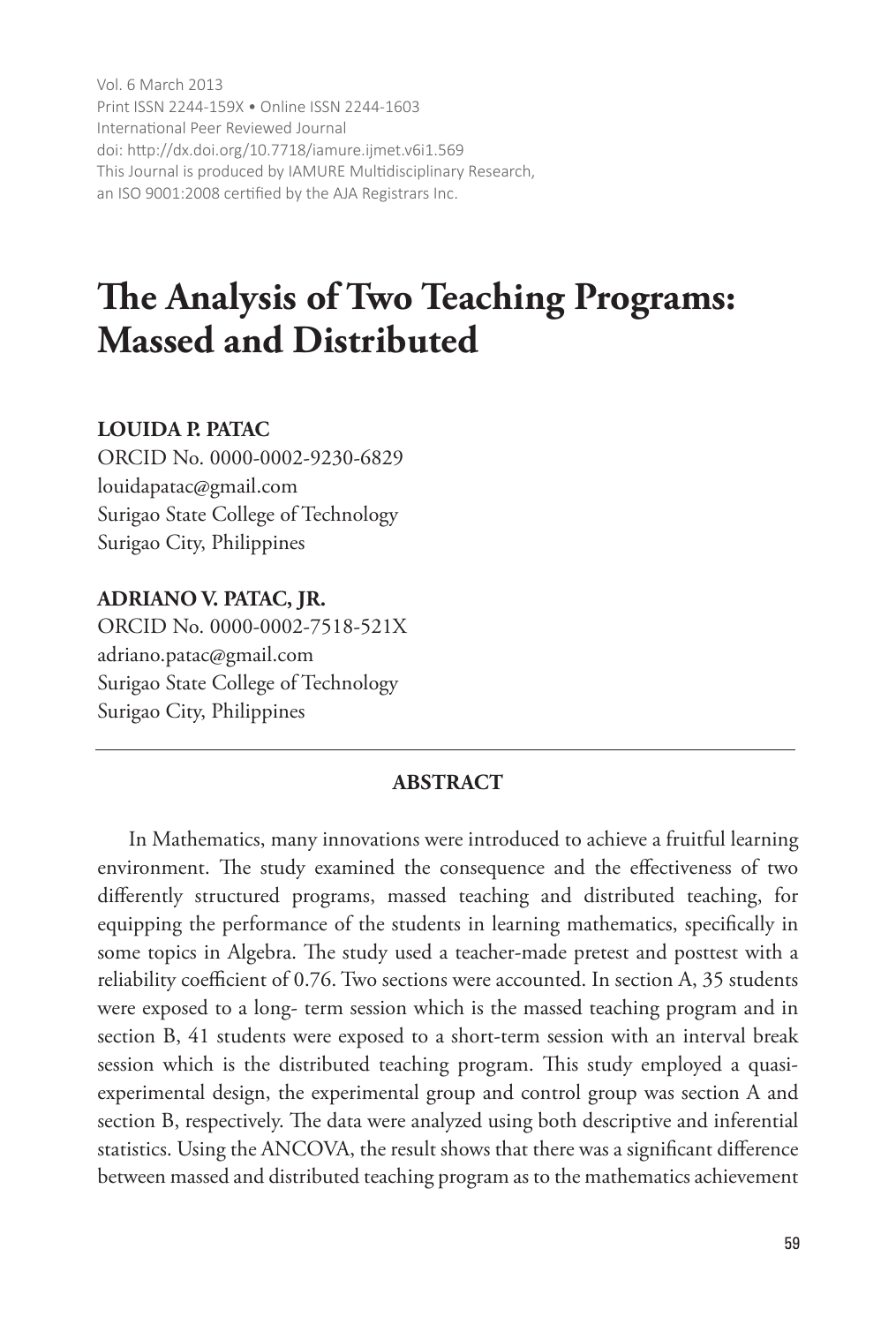of the students with different mathematical ability as above average, average, and below average. Analysis revealed that distributed teaching program is more effective and beneficial for below average students and the massed teaching program is efficient for average and above average students.

#### **KEYWORDS**

Mathematics, massed teaching, distributed teaching, teaching programs, quasiexperimental design, Philippines

#### **INTRODUCTION**

In a classroom setting, learning mathematics is not simple for those who hate mathematics. Teachers make assumptions all day long on what is the appropriate strategy for a specific concept so that the students best comprehend and remember their lessons especially in mathematics. This problem arises because most of the students hate mathematics and they are anxious towards the subject. It takes time for them to love and appreciate the essence and beauty of mathematics. This situation alarms the educators on how it could be resolved. There are a number of different educational innovations that have been investigated by different educators. The central goal for each of their researches is to identify the most effective way of achieving knowledge or mastering skills. There are several factors that come into the picture in the process of learning, one of it is the teaching program or class schedule used by the school. Subjects in Basic Education including Mathematics are taught in five sessions per week with 1 for private school and 45 min for public schools respectively. A three-unit Math course in college is taught in three sessions. For each session, the teacher checks attendance, does follow-up statements and other routines which consume time. Why not lump all topics/activities for a week in one session?

Distributed Teaching Program means spacing short rest intervals of work apart with longer periods of rest (Schmidt, 1991). Massed Teaching Program means "running work periods very close together with either no rest at all or very short rest intervals in between"(Schmidt, 1991). Which one is more effective?

Donovan and Radosevich, (1999) conducted a meta-analysis of spacing-effect studies performed on adults. A meta-analysis is a statistical technique that reveals trends across many studies. It was noted that spacing has the biggest effect for learning simple motor skills (such as typing), but is also present when subjects learn new facts. Only few experiments have investigated highly complex skills (e.g., running an air traffic control simulator), but in those studies, the spacing effect has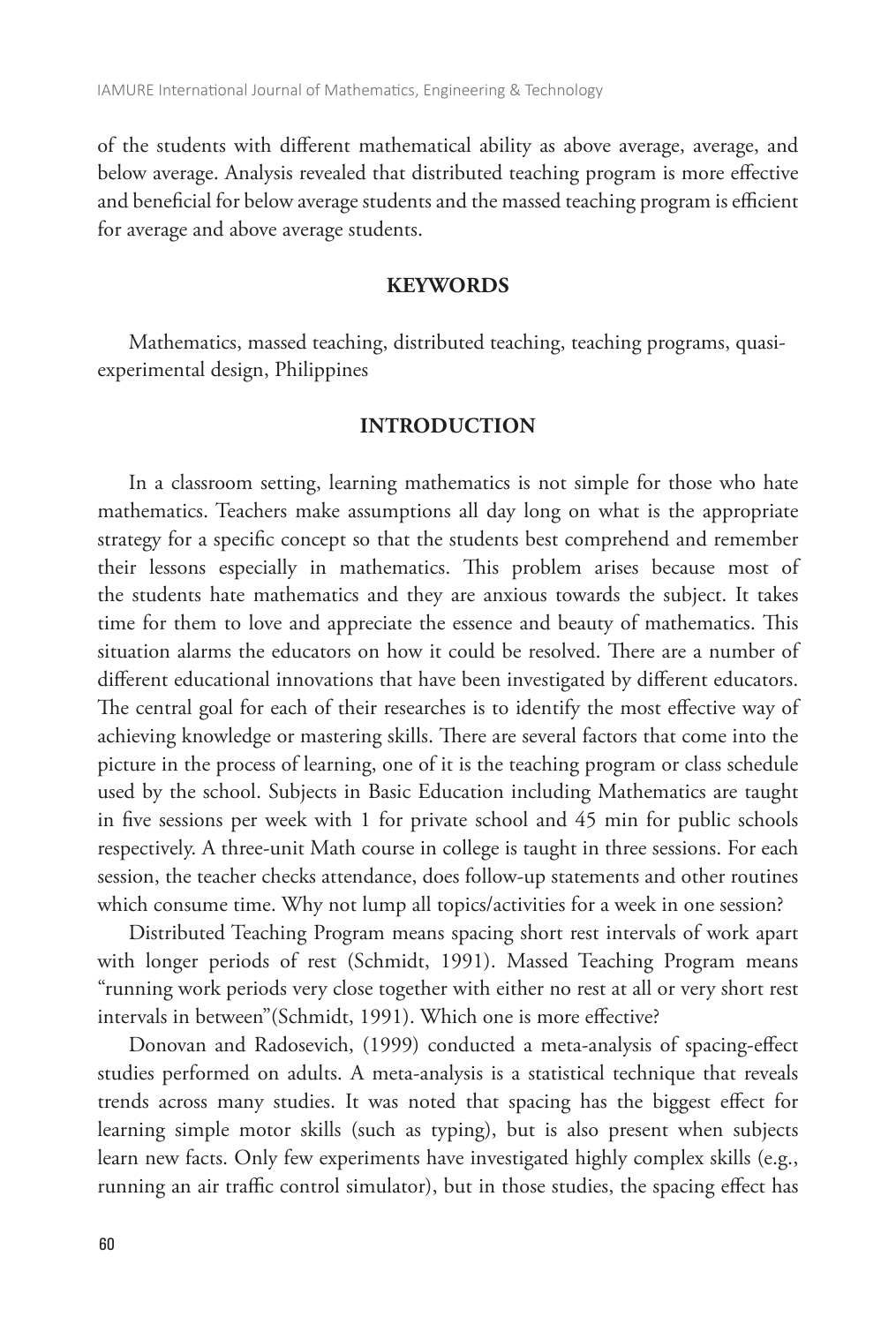disappeared altogether. Thus, this meta-analysis supports the idea that the spacing effect applies to some (but probably not all) of the sorts of things that children learn in school. Unfortunately, there are little laboratory data to suggest at what point along the continuum, from learning facts to learning complex material, the spacing effect loses its potency. Increased amounts of massing did have a deleterious effect on performance, but did not reduce the amount learned (Carron, 2013).

Some research reported that the students who had learned the words by distributed practice did substantially better 35% than the massed-practice students (Bloom, et al., 1981). The distributed practice would appear to have considerable potential for improving classroom learning, yet there is no evidence of its widespread application (Dempster, 1988). But based on the results reported about collaborative and noncollaborative groups, it can be concluded that there are no substantial differences between massed and distributed (Zarei & Tavakkol , 2012).

In this study, the researchers determined the best possible style in teaching mathematics. It is observed that distributed teaching is practiced nowadays yet students are still not performing so well in mathematics. It seems that nobody noticed that this type of teaching style may interrupt the students' interest towards the subject. For example, in times when the student shows interest in the subject but the bell rings because it is already time. So the teacher cannot do anything but to dismiss the class and leave the momentum that will ignite the interest of the students. Thus, it is aimed that massed teaching would have possibly be effective to solve the problem. Because of this style of teaching, it allows the teacher to allocate time for more activities and drills to motivate and ignite the interest of their students in mathematics. The teacher can also manage his time to inject more effective strategies and methods so that the students will not be bored during the discussion.

#### **FRAMEWORK**

This study was based on the concept that teachers can best promote students acquisition and fluency in a newly taught mathematics skill by transitioning from massed to distributed teaching practice. Massed and distributed teaching practice then play unique individual roles in effecting learning among the students.

The study was anchored on the concept that most of the studies suggested that distributed teaching program is better than massed teaching program yet the performance of students in Mathematics is still not good enough. Thus, there is a possibility that the findings of these studies are not anymore applicable to the recent times. The availability of sophisticated technologies may have affected the focus of the students in their studies. There is a tendency then that few topics discussed in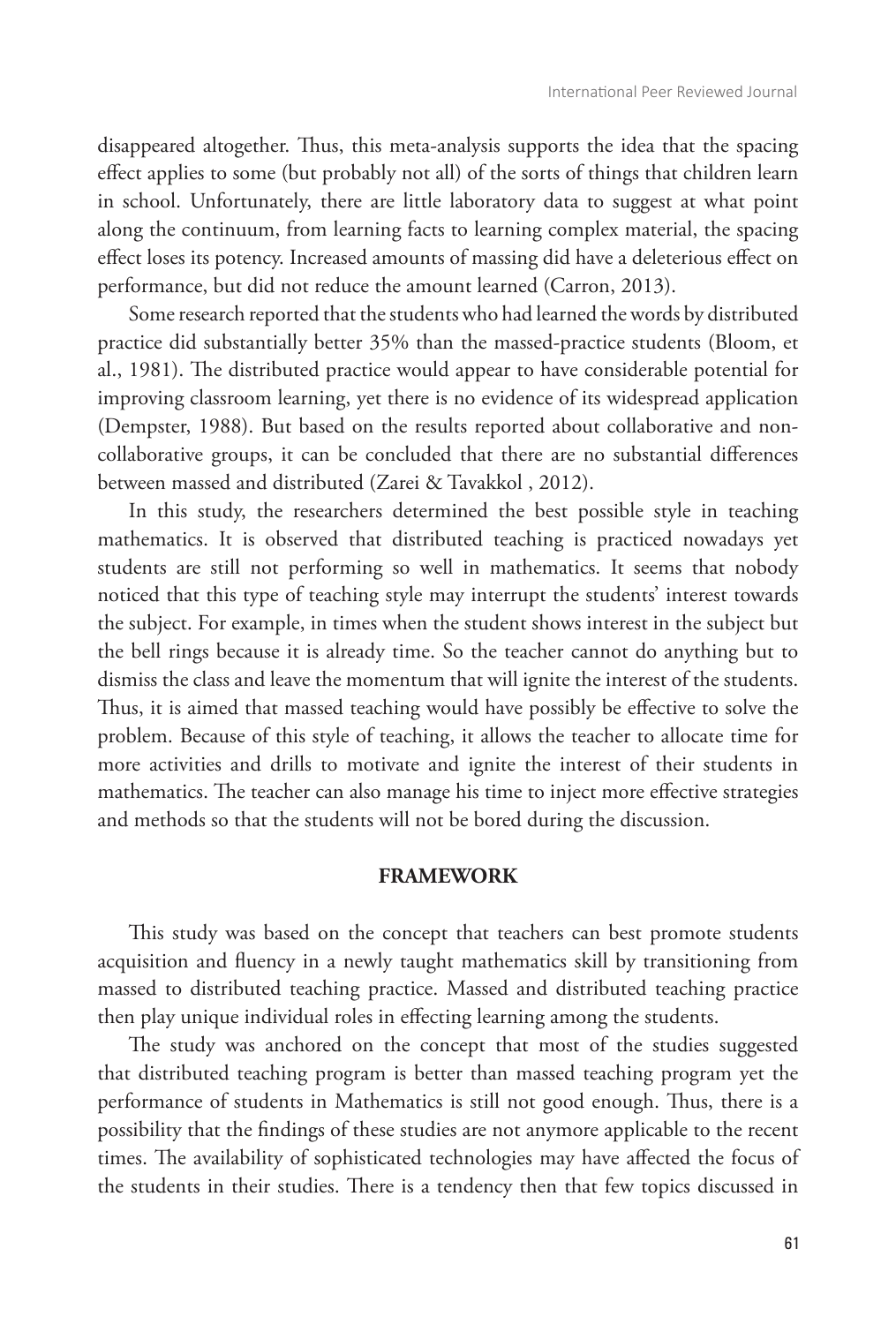the classroom by distributed teaching are disregarded by the students for they would not feel much value on it. An object or idea is more interesting and memorable if the whole picture, essence, or meaning of it is seen than when it is understood in pieces.

When discussing various practice styles, it is often the case that learning is used to evaluate and judge which style is more efficient and thus better. So, a definition of learning is paramount.Schmidt (1975)defined learning as "a change as a result of practice (experience), in a relatively stable internal state." In addition, he believed that learning is best defined "in terms of the gain in the underlying capability for skilled performance developed during practice, with the improved capability leading to improved performance (Schmidt, 1991).

Students tend to disregard the lessons discussed if they do not see the meaning as a whole. If a single topic is distributed in different sessions, then students will not be able to grasp the connection of the subtopics at one setting.

The low achievement level of students with learning disabilities has multiple causes. One is the mismatch between the students' learning characteristics and the design of instructional materials and practices (Carnine, 1997). Learning in behaviordisordered, brain-damaged, and normal children was investigated under conditions of massed and spaced practice using auditory and visual paired-associates tasks. The results confirmed the superiority of spaced-practice over massed-practice learning for normal, brain-damaged, and behavior-disordered groups (Grassi, 1971) . Also, distributed practice is ever the best practice for high school mathematics (DuBois, 2012) and the spacing effect is applicable for middle-school-aged children (Sobel, 2011). However, massing is the preferred strategy, particularly in young children (Son, et.al., 2012) and (Crow, 2013) concluded that mathematics achievement for fifth grade economically disadvantages students favored the schools with massed learning.

It is generally believed among physical educators that, when working with young or beginning learners, distributed practice tends to provide better results in learning new skills. And, when teaching advanced and more highly skilled learners, massed practice should be the schedule of choice (Rider and Abdulahad, 1991). This supports the results of Donovan and Radosevich (1999), found that the effect of distributed practice declined as task complexity increased.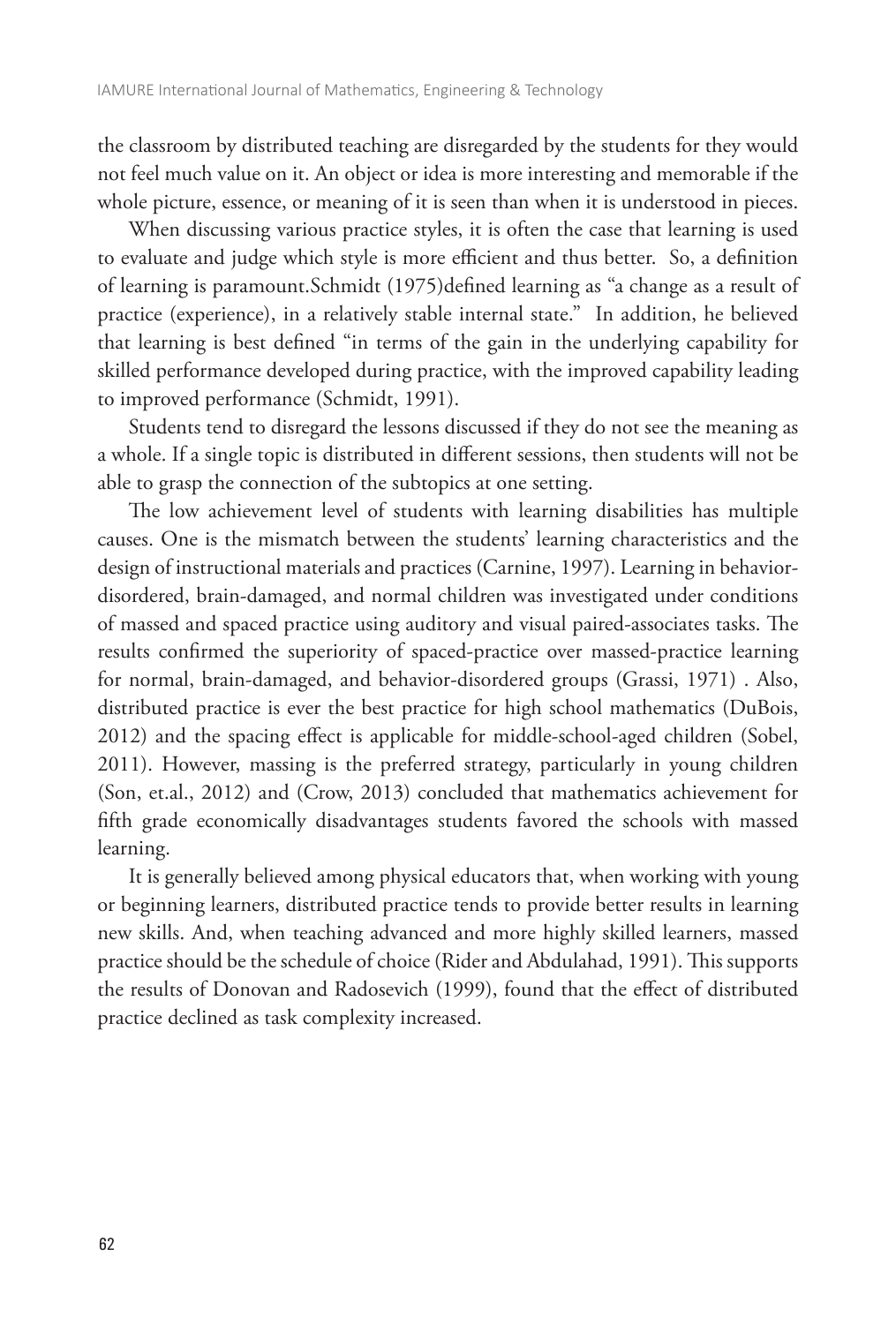

Figure 1. Conceptual Paradigm

Figure 1 presents two variables that are considered in this investigation that could cause significant influences on students' performance in Algebra: first, the independent variable which consists of styles of teaching identified as massed and distributed teaching; and second, the dependent variable which includes the achievement scores in Algebra during the first semester classes.

# **OBJECTIVES OF THE STUDY**

The main objective of the study was to find out a more effective teaching program for the students best comprehend mathematics. Is it massed teaching or distributed teaching program? It also measures the mathematics achievement of the students to identify what teaching program is applicable for above average, average, and below average students.

#### **METHODOLOGY**

## **Ethical Issues**

Prior to the conduct of the study, researchers seek permission to the head of the institution through a request letter. After the request has been granted, all research participants were informed about the groupings (the massed teaching group and the distributed teaching group) to avoid anxiety towards the subject. To avoid conflict, we allow the participants to choose and decide what teaching program is applicable for them and considering the availability of their schedule. But we assured that both groups received equal learning materials and strategies. Through the consent and participation of everybody, no untoward incident happened during and after the study.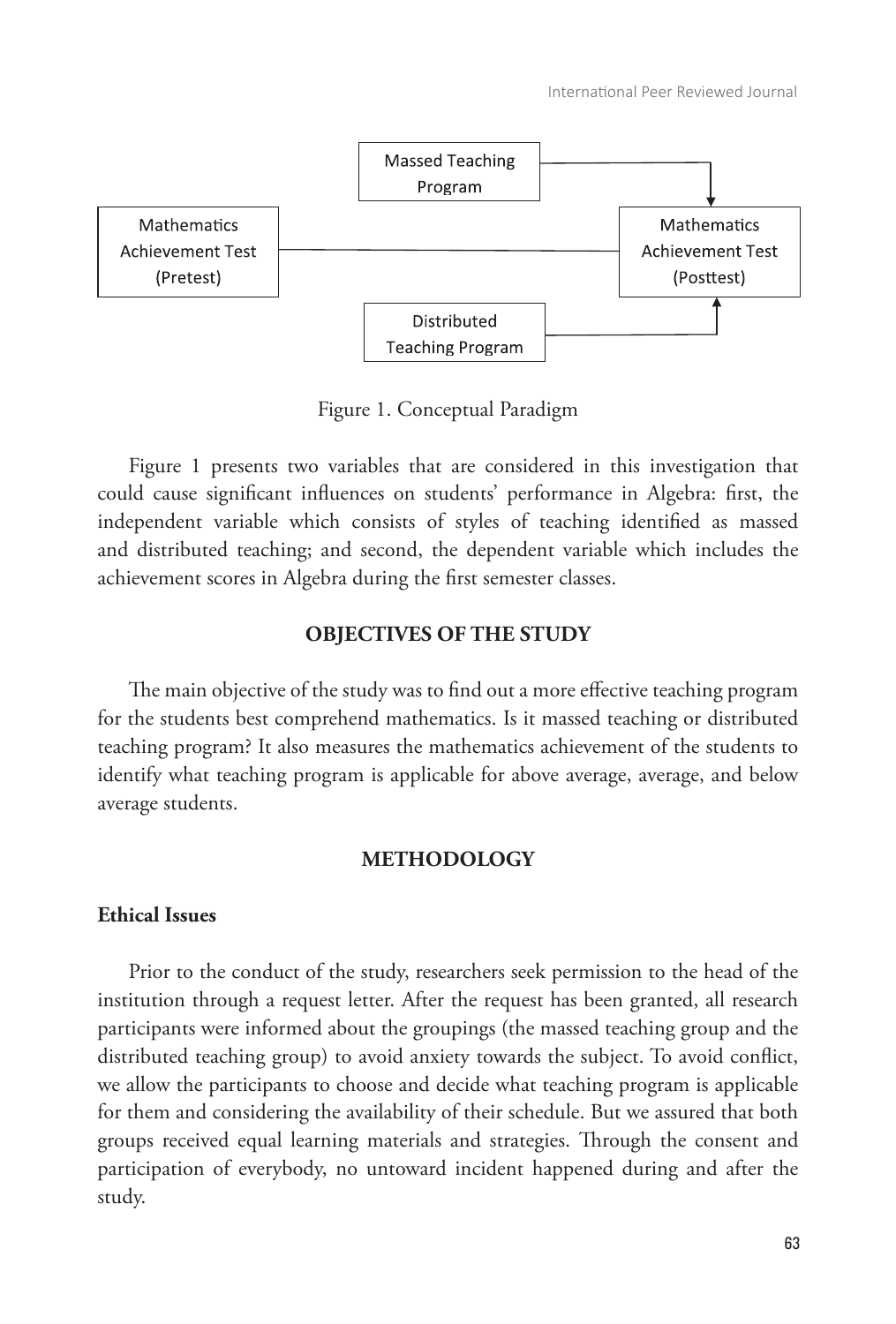#### **Research Design**

A pretest- posttest quasi- experimental design was utilized in this study. It was used to determine the more effective teaching program, - massed teaching or distributed teaching program.

#### **Participants**

This study was conducted at Surigao State College of Technology, Surigao City Campus. All of the participants were enrolled in College Algebra during the 1stSemester,SY 2010- 2012.Two sections were involved; section A comprised of 37 students while section B 40 students. One of the researchers is also the teacher in this study.

## **Measures**

The instrument of the study was a researcher-made questionnaire to measure the students' achievement in mathematics. The validated 45-item multiple-choice with four options, each correct answer is worth 1 point, were analyzed and yielded a reliability coefficient of 0.76 using Cronbach alpha.

#### **Procedure**

Prior to the treatment, a pretest was given to both sections (massed and distributed). In the massed teaching section the classes were conducted once a week every Friday for 3 hr without breaks. While the distributed teaching section, the classes were conducted thrice a week every Monday, Tuesday, and Wednesday for 1 hr every session. Both sections received the same teaching strategies; they only differ in time schedule. After the discussion of some topic in Algebra, and series of exercises a posttest was given in both sections to determine if there is a significant difference between their mathematics achievement and to identify what teaching program is appropriate for above average, average, and below average students.

#### **Data Analysis**

The data were analyzed using both descriptive and inferential statistics. Descriptive statistics were computed using excel software for measures of central tendency, dispersion, frequency tables and charts. The ANCOVA in SPSS software was used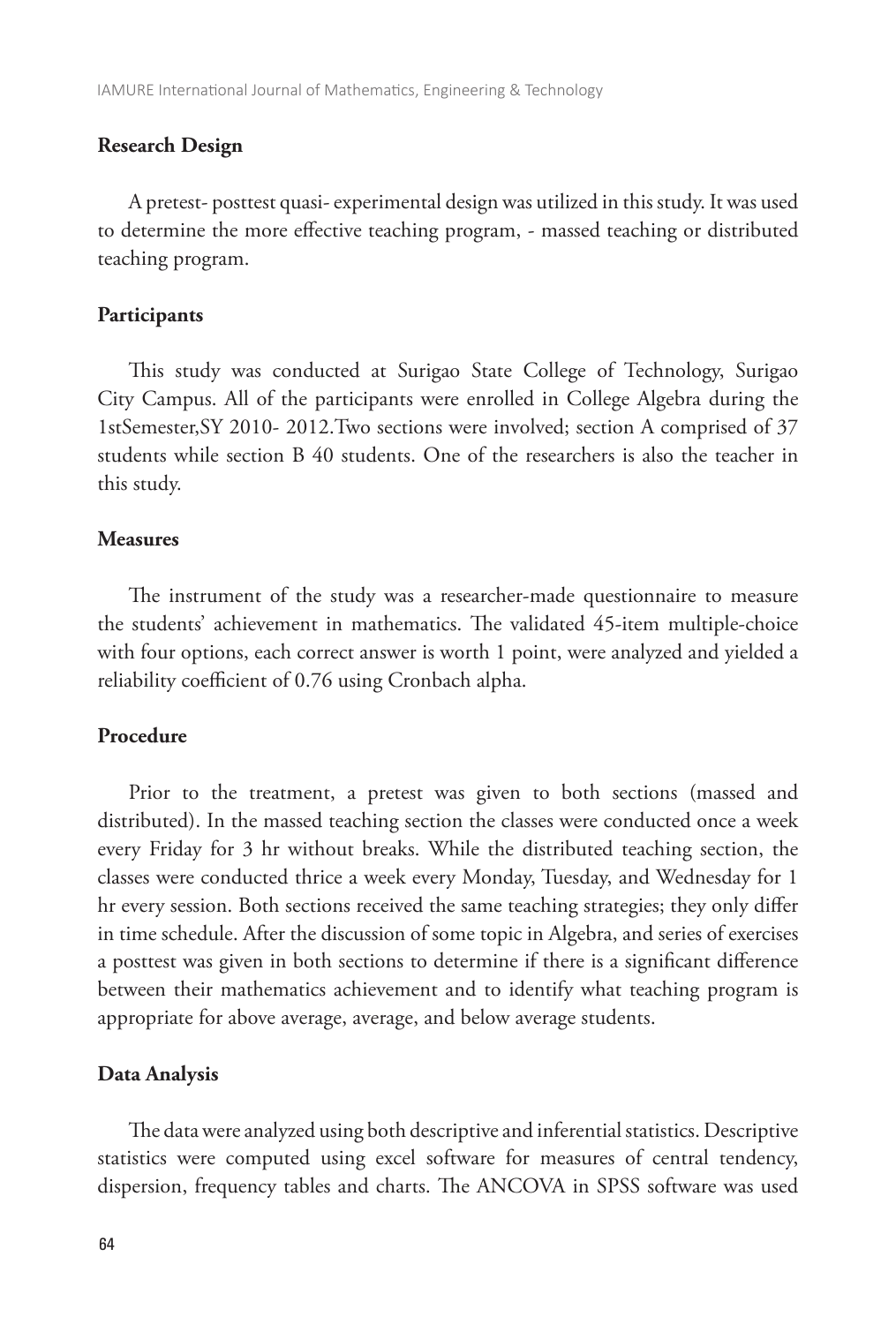for inferential statistics to test the significant difference of massed and distributed teaching program as to the mathematics achievement of the students with different mathematical ability as above average, average, and below average.

## **RESULTS AND DISCUSSION**

## **Students' Achievement towards Mathematics**

Table 1 shows the achievement level of the students in mathematics. Mean and standard deviation of the pretest and posttest scores are depicted to describe the achievement level.

| Teaching Programs                  | Pretest Mean<br>Scores | <b>SD</b> | Posttest Mean<br>Scores | <b>SD</b> |
|------------------------------------|------------------------|-----------|-------------------------|-----------|
| Massed Teaching Program (MTP)      | 9.61                   | 4.49      | 17.08                   | 10.12     |
| Distributed Teaching Program (DTP) | 9.68                   | 3.41      | 13.44                   | 3.38      |

Table 1. Distribution of Achievement Scores

22.6- 45.0 Above Average 12.6- 22.5 Average Below 12.5 Below Average

The data shown in Table 1 indicated that students in all the two groups exhibited slight difference in pretest scores which is below average. On the other hand, students under MTP have variability higher than DTP. Foregoing results imply that the students had poor background in comprehending some topics in Algebra prior to the conduct of the study proper.

Further, Table 1 reveals that the posttest mean scores of the students exposed to the two teaching programs and its SD increased remarkably. Both programs showed average achievement and the standard deviation of the posttest scores exposed to MTP was more variable than DTP. The foregoing results imply that MTP is effective in increasing mean score but DTP is efficient in reducing variance.

#### **Effect of MTP and DTP on the Posttest Results with Covariate**

Results on the analysis of this section compare the achievement level of the students exposed in MTP and DTP.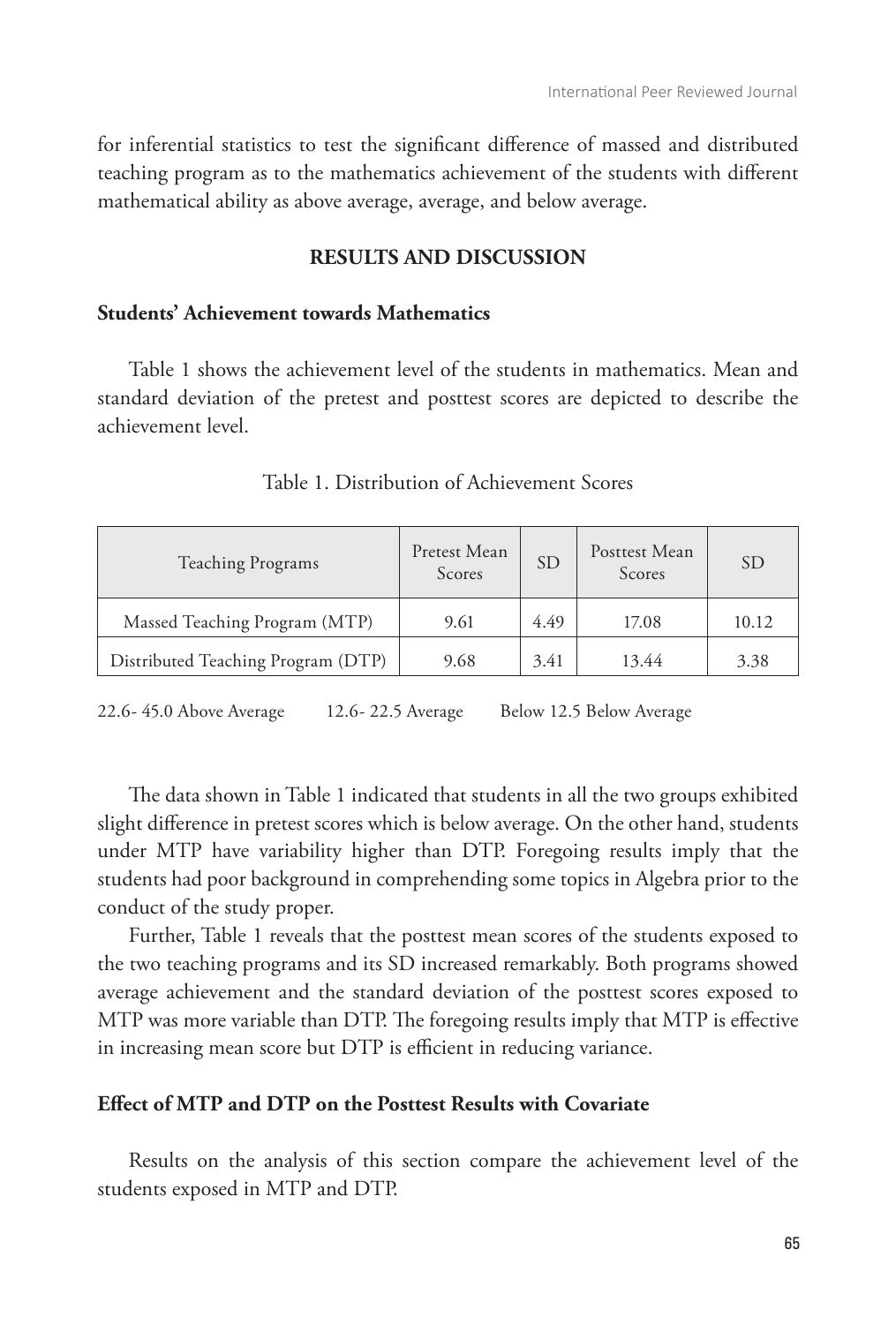Corresponding to this problem are the null hypothesis tested at 5% level of significance, to wit, Ho(1): There is no significant difference in the students mathematics achievements as influenced by the MTP and DTP with corresponding mathematical ability as above average, average, and below average. Priori test on the assumption of homogeneity of regression was conducted based on the hypothesis:

Ho(1,a): The interaction effect between the teaching program and pretest score does not account for some of the variation in the posttest score.

The model that was designed to test Ho(1,a), which dealt with the students' achievement, contained three independent variables. The students' posttest score served as the dependent variable for this model. One of the independent variables included in this model was consisted the students' pretest score labeled as X. The second independent variable included in this model was the teaching program intervention. This variable consisted of the values one and two indicating the student was in the MTP and DTP, respectively. The third variable included in this model was formed by multiplying the pretest score, X by the teaching program intervention. The inclusion of this variable, labeled program \* pretest allowed the researchers to use the regression model to calculate the difference between the slopes of the MTP and DTP groups' regression lines.

The t- value of the regression coefficient for the program \* pretestvariable was used to test Ho(1,a). Since this study involved one dependent variable, that is, the achievement level the alpha level for the t-test of this regression coefficient value is equal to 0.05. The chance of committing a type I error was reduced by using this alpha value (Newman & Fry, 1972). Resultson the test on homogeneity of regression (F= 24.906, P<0.01) indicated that the difference between the slopes of the regression lines of the MTP and DTP groups was statistically significant at the 0.05 level; thus, reject Ho(1,a). Hence, differences in the posttest scores were not constant across the range of pretest scores.

Statistical test of the interaction, step 1 in the three- step analytic JN procedure was implemented for the achievement data by statistically testing multiple linear regression models that were designed to measure the linear interaction effects. The results obtained from the analysis of the regression model contained in Table 2.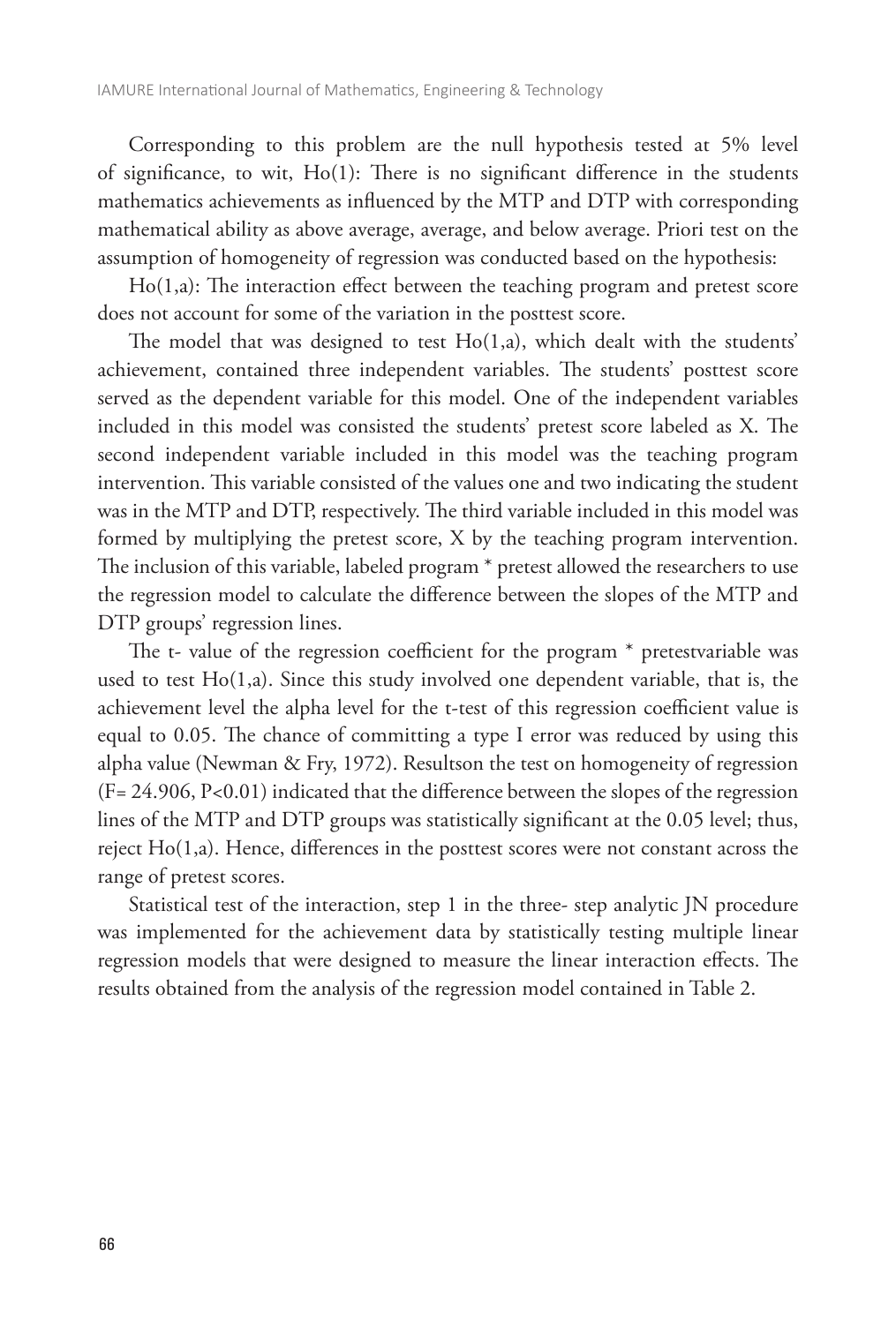| Variable                           | B         | $\mathbf{r}$ | P- value |
|------------------------------------|-----------|--------------|----------|
| Intercept                          | 9.044     | 3.408        | 0.001    |
| Massed Teaching Program (MTP)      | $-11.066$ | $-3.549$     | 0.001    |
| Distributed Teaching Program (DTP) | 0a        | ٠            | ٠        |
| Pretest score $(X)$                | 0.454     | 1.706        | 0.092    |
| $MTP * X$                          | 1.536     | 4.991        | 0.000    |
| $DTP * X$                          | 0a        |              |          |

Table 2. Regression Results on Estimating Achievement Score from Teaching Program and Pretest and their Interaction

aThis parameter is set to zero because it is redundant.

Table 2 shows parameter estimates needed to obtain the regression equations for each of the treatment group. Using the values of B for each parameter, the regression equations of posttest score Yt are obtained as follow:

YMTP =  $(9.044 - 11.066) + (0.454 + 1.536)x = -2.022 + 1.99x$  for the treatment t= MTP,

YDTP=  $(9.044 + 0) + (0.454 + 0)x = 9.044 + 0.454x$  for the treatment t= DTP.

The pair of the regression lines were set equal yielded the pretest score at 7.20 where the group or treatment regression lines YMTP and YDTP intersect. The interaction effect between pretest score and method of instruction is diagramed in Figure 1. The vertical broken lines point to the pretest value where group regressions intersect; that is, the range of pretest scores where interaction effect of the method and pretest.

Since differences in the posttest scores were not constant across the range of pretest scores, pairwise analysis of regression equations was applied.

On the other hand, interaction effect of pretest with the groups of MTP and DTP exhibited dramatic shift in the posttest scores. The posttest scores of the students under DTP were higher than the posttest scores of the students under MTP when their pretest scores were less than 7.20 while MTP posttest scores became higher than the DTP scores when their pretest scores were greater than 7.20. A remarkable implication from these results suggests that those students who got a pretest more than 7.20, which are the above average and average students, tended to learn efficient with MTP than DTP. Pretest and posttest measures from 700 students revealed superior outcomes for the massed learning conditions (Collins, et al., 1999). The results suggest that subjects treat the massed repetition as a rest opportunity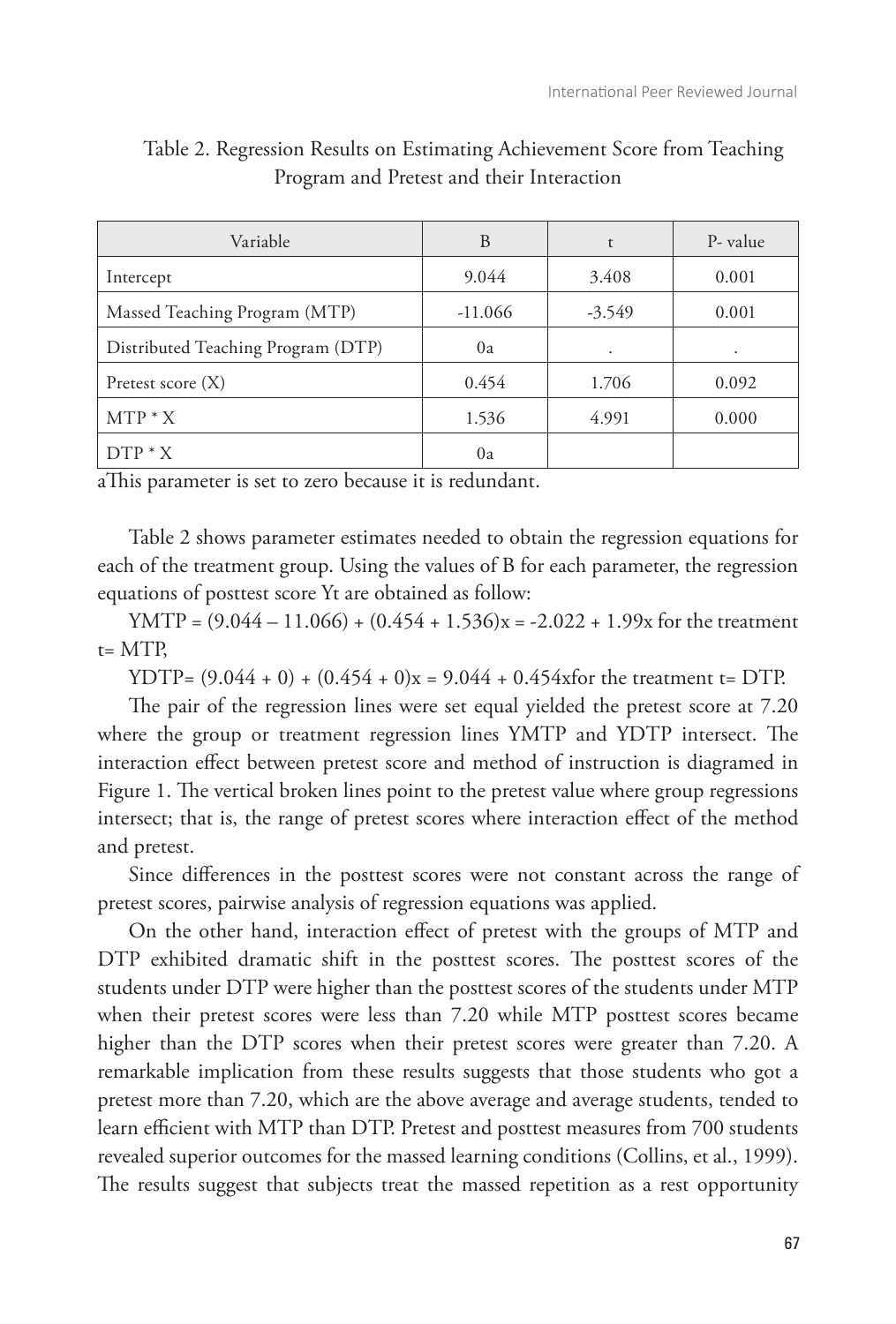that enables them to devote more attention, and thus more processing resources (Dempster, 1996).



Figure 1. Scatter Plot Showing Heterogeneity of Regression Slopes of Teaching Program-Pretest Score and their Interaction

Thus, DTP is effective and beneficial to those students who got pretest less than 7.20 which are the below average students. Generally, under these conditions, studies investigating the influence of task variation on learning suggest that distributed practice produces superior levels of on-task responding and higher levels of child affect in children with low performance(Dunlap, 1984).

#### **CONCLUSIONS**

Massed teaching program (MTP) has shown to be more effective in improving performance of students in mathematics especially for above average and average students; that is, in achieving high posttest scores. This supports the idea of Rider and Abdulahad (1991), when teaching advanced and more highly skilled learners, massed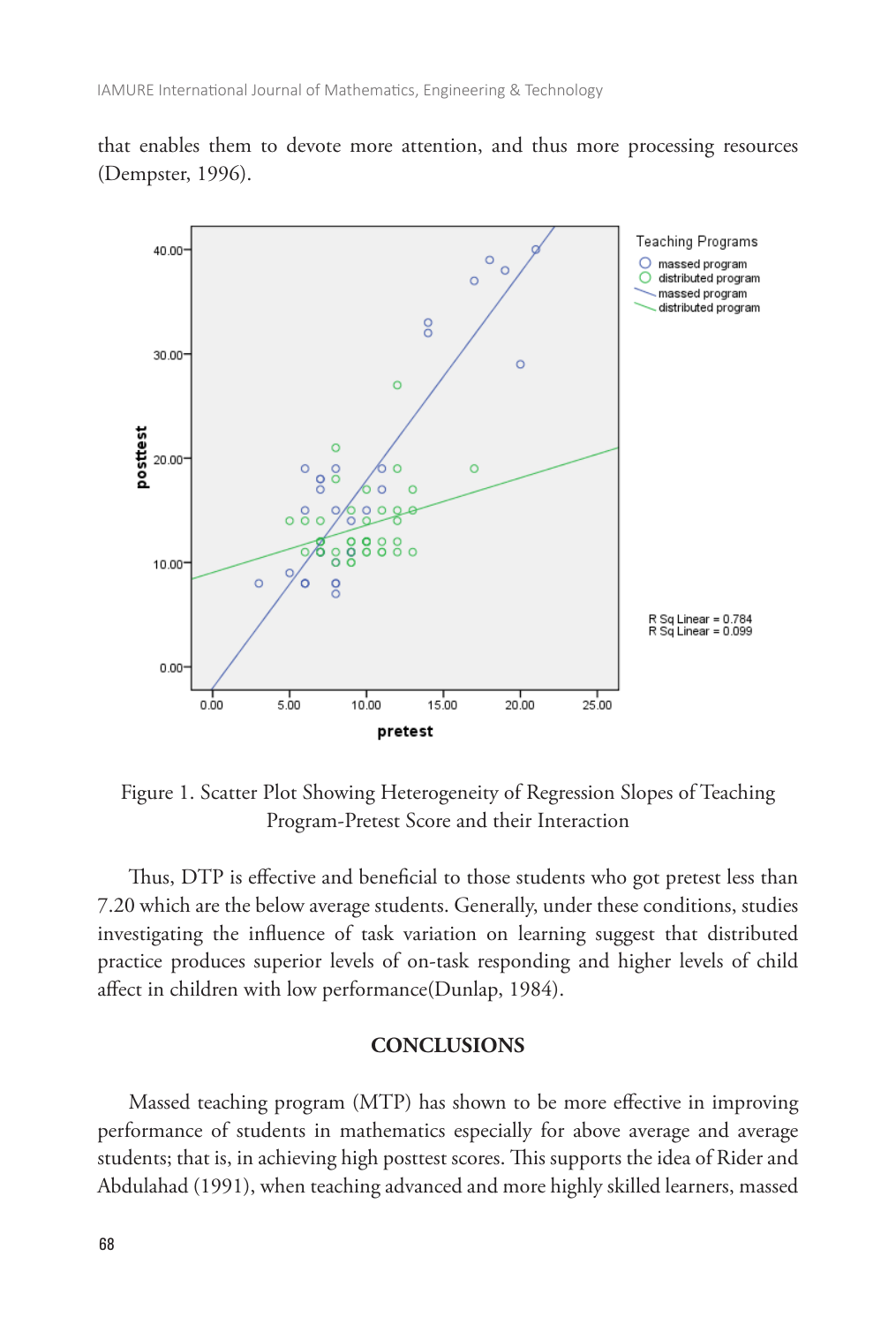practice should be the schedule of choice. This group of students learns better in a long- term session because they have much time to utilize the manipulative materials that help them understand mathematical concepts and processes. Especially when the task complexity increased, massed teaching is more effective than distributed (Donovan and Radosevich, 1999). They appreciate an object or idea if the whole picture, essence, or meaning of it is seen than when it is understood in pieces. They will be able to grasp the connection of the subtopics at one setting.

The result suggests that massed teaching program is more effective to those students who appreciate the essence of mathematics and these are the mathematical inclined students. This style of teaching allows the teacher to allocate time for more activities and drills to motivate and ignite the interest of the students. However, the distributed teaching program is more beneficial for those students who are below average students and for beginners.It is generally believed among physical educators that, when working with young or beginning learners, distributed practice tends to provide better results in learning new skills (Rider and Abdulahad, 1991). Since this type of students is easily bored they need longer periods of rest to appreciate the beauty of mathematics.The results confirmed the superiority of distributed teaching over massed teaching for behavior-disordered groups (Grassi, 1971).

#### **RECOMMENDATIONS**

Implementation of MTP and DTP in classroom instruction must be handled properly; otherwise, desired outcomes will be marked or cancelled by some conditions or variables that can be actually controlled. Based on the findings and conclusions in the study, the following are recommendations in the use of MTP and DTP in teaching mathematics: A diagnostic test must be conducted prior to subjecting the students to teaching program such as MTP or DTP. Appropriate classification of teaching program must be done to maximize or optimize its effect on students' achievement.

## **LITERATURE CITED**

Bloom, K. and T. J. Shuell

1981 Effects of Massed and Distributed Practice on the Learning and Retention of Second-Language Vocabulary. *The Journal of Educational Research* , Vol. 74, No. 4, pp. 245-248. Retrieved on February 21, 2013 fromhttp://www. jstor.org/discover/10.2307/27539823?uid=3738824&uid=2&uid=4&s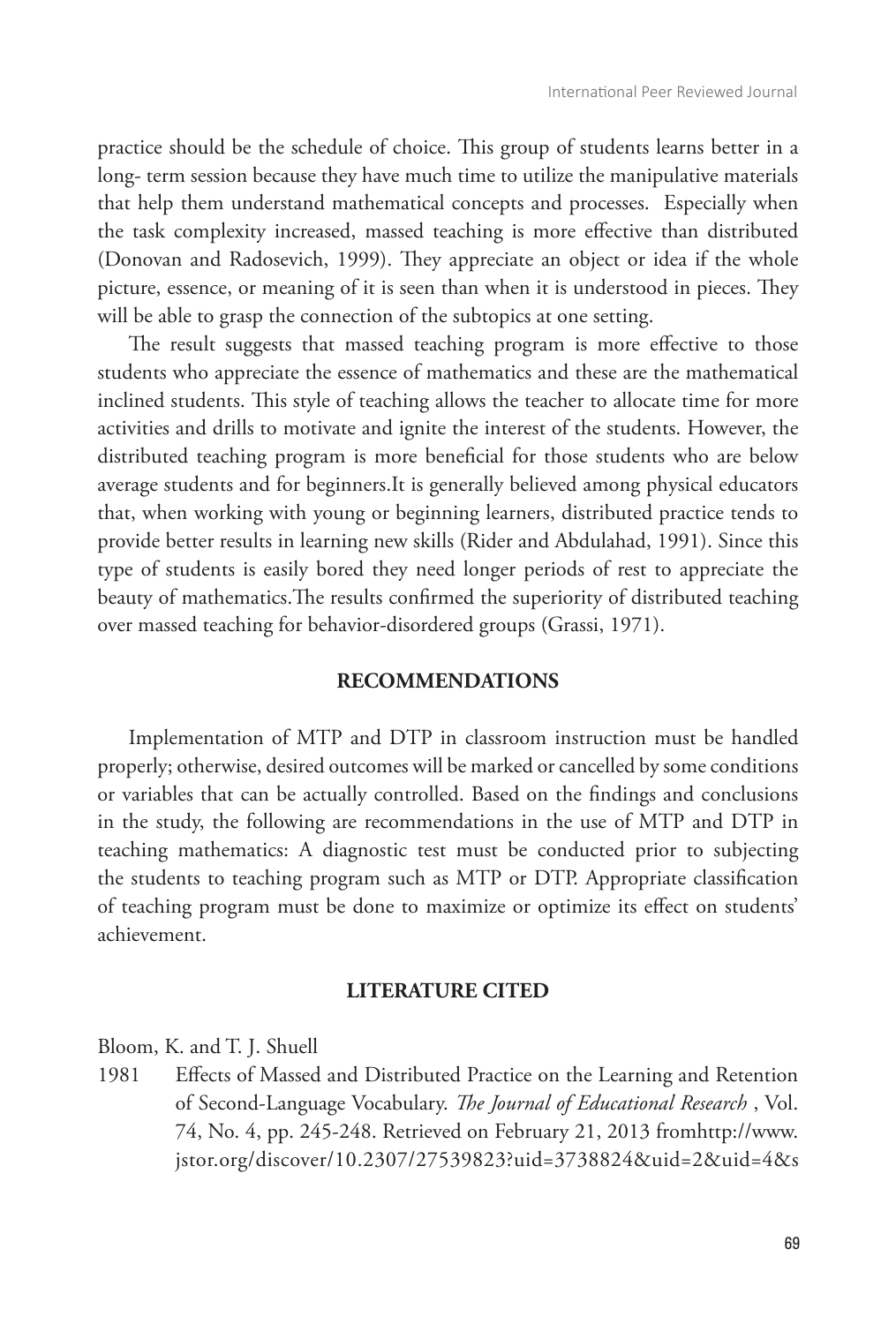#### id=21102567475537

## Carnine, D.

1997 Instructional design in mathematics for students with learning disabilities. *Journal of learning disabilities*, *30*(2), 130-141. Retrieved on September 5, 2013 from http://ldx.sagepub.com/content/30/2/130.short

Carron, A. V.

2013 Performance and Learning in a Discrete Motor Task under Massed Vs. Distributed Practice. *Research Quarterly. American Association for Health, Physical Education and Recreation* , 481-489.Retrieved on June 14, 2013 fromhttp://www.tandfonline.com/doi/abs/10.1080/10671188.1969.1061 4866#.UhKyD9IyblM.

Collins, L., Halter, R. H., Lightbown, P. M., & Spada, N.

1999 Time and the Distribution of Time in L2 Instruction. *TESOL Quarterly*, Volume 33, Issue 4, pages 655–680. Retrieved on March 20, 2013 fromhttp://onlinelibrary.wiley.com/doi/10.2307/3587881/abstract

Crow, K., & Johnson, D.

2013 A Comparison of Achievement and Attendance in Schools. *Journal of Border Educational Research*, *8*(1). September 16, 2013 from http://journals.tdl. org/jber/index.php/jber/article/view/7182/6427

Dempster, F. N.

1989 Spacing effects and their implications for theory and practice. *Educational Psychology Review*, *1*(4), 309-330. Retrieved on January 26, 2013 fromhttp:// link.springer.com/article/10.1007/BF01320097

Dempster, F. N.

1988 The spacing effect: A case study in the failure to apply the results of psychological research. *American Psychologist* , Vol 43(8), 627-634.Retrieved on January 20, 2013 fromhttp://psycnet.apa.org/journals/amp/43/8/627/

Donovan, J. J., & Radosevich, D. J.

1999 A meta-analytic review of the distribution of practice effect: Now you see it, now you don't. *Journal of Applied Psychology* , Vol 84(5), 795-805.Retrieved on October 24, 2011 fromhttp://psycnet.apa.org/journals/apl/84/5/795/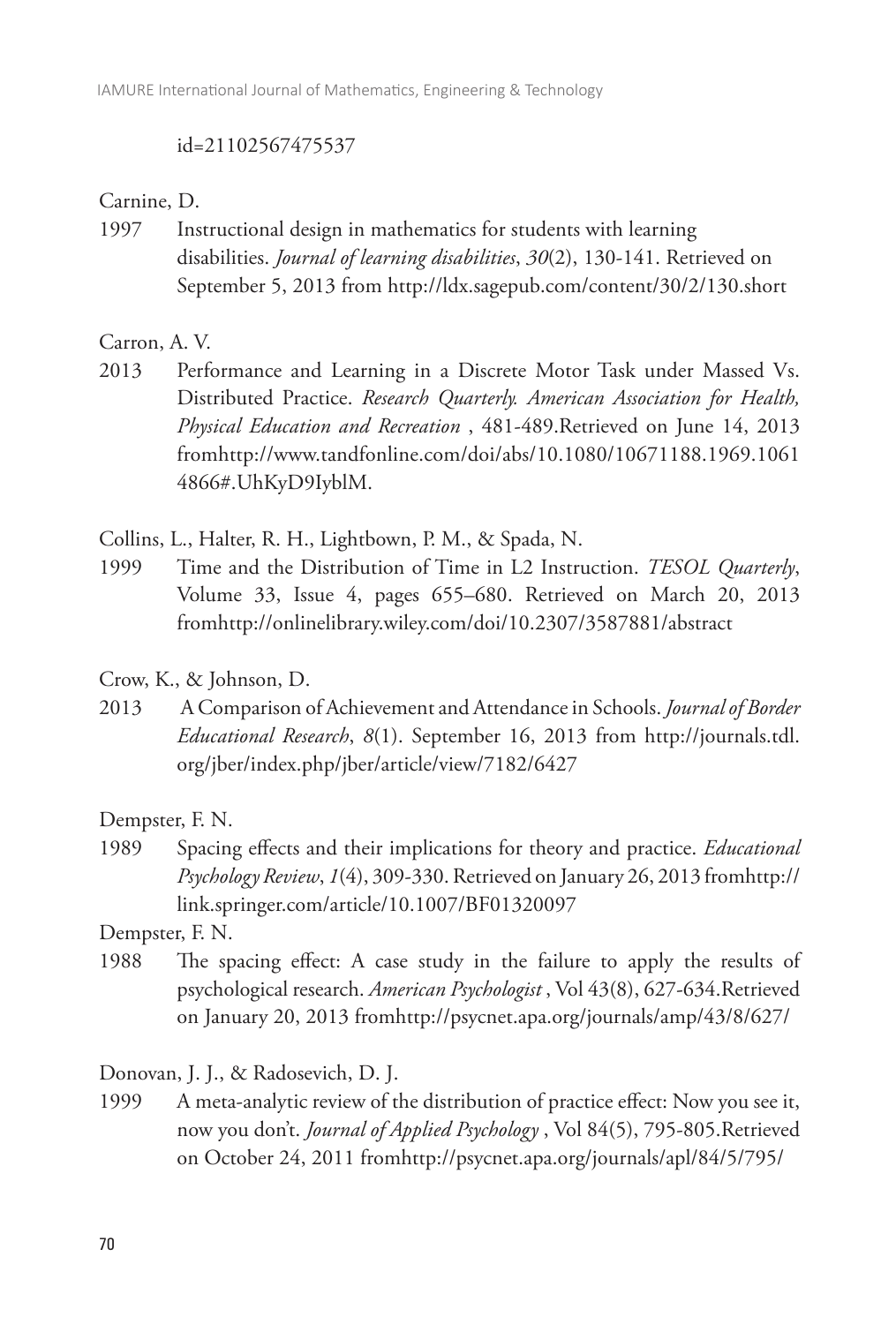# DuBois, T. J.

2012 *An instructional leader's evaluation of mixed practice and blocked practice in high school mathematics (Doctoral dissertation, University of Missouri- -Columbia).* Retrieved on September 14, 2013 from https://mospace. umsystem.edu/xmlui/handle/10355/33024

# Dunlap, G.

1984 The Influence of task Variation and maintenance task on Learning and Affect of Autistic Children. *Journal of Experimental Child Psychology* , 41-64.Retrieved on March 17, 2013 fromhttp://www.sciencedirect.com/ science/article/pii/0022096584900572

# Grassi, J. R.

1971 Effects of Massed and Spaced Practice on Learning in Brain-damaged, Behavior- Normal Children. *Journal of Learning Disabilities*, *4*(5), 237- 242. Retrieved on September 5, 2013 from http://ldx.sagepub.com/ content/4/5/237.short

# MA, T.

2012 The Effects of Collaborative Versus Non-collaborative Massed and Distributed Presentation on the Comprehension and Production of Lexical Collocations. Retrieved on September 15, 2013 from http://conf.ikiu.ac.ir/ public\_files/profiles/items/090ad\_1358155656.pdf

Rider, R. A., & Abdulahad, D. T.

1991 Effects of massed versus distributed practice on gross and fine motor proficiency of educable mentally handicapped adolescents. *Perceptual and motor skills*, *73*(1), 219-224. Retrieved on September 5, 2013 from http:// www.amsciepub.com/doi/abs/10.2466/pms.1991.73.1.219?journalCode= pms

# Schmidt, R.

1991 *Motor Learning & Performance: from Principles to Practice.* New York: Harper & Row: Champaign, IL: Human Kinetics Books. Retrieved on December 14, 2012 fromhttp://psycnet.apa.org/psycinfo/1993-97677-000